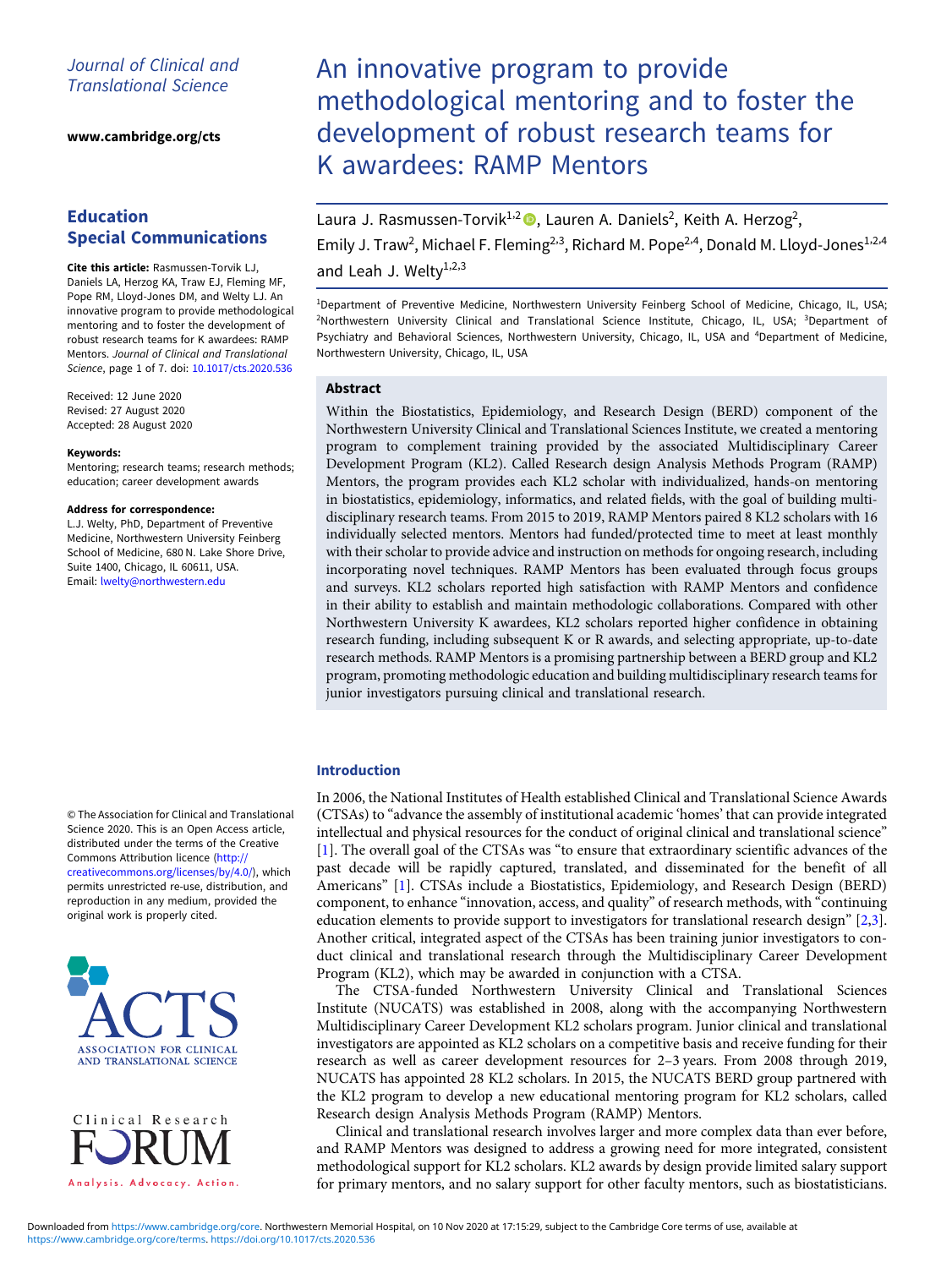RAMP Mentors was therefore conceived to address increasing KL2 scholar needs in biostatistics, epidemiology, and broadly associated fields such as bioinformatics, health economics, computational biology, and qualitative research methods. An essential component of RAMP Mentors is providing salary support to mentors to enable full investment in their mentorship of KL2 scholars.

RAMP Mentors pairs each KL2 scholar with one or two mentors with relevant methodological expertise for individualized training and collaboration. The long-term objectives of RAMP Mentors are (1) to create robust research teams capable of carrying out complex, multidisciplinary clinical and translational research and (2) to improve the quality and sophistication of KL2 scholars' work, leading to more publications and higher rates of successful competition for independent funding. In this article, we describe the implementation of RAMP Mentors through 2019, including KL2 scholar assessments of the program and surveys examining the confidence of Northwestern University K awardees (both KL2 and others) to establish methodologic collaborations. For simplicity, we refer to KL2 awardees as scholars, we refer to methodologic mentors appointed by RAMP as "mentors" unless otherwise noted, and we refer to primary, clinical mentors who are named in the KL2 application as "primary" mentors.

## Methods

## Design and Implementation of RAMP Mentors

RAMP Mentors has been offered to scholars appointed to the Northwestern University institutional KL2 training grant since 2015. Once scholars are appointed to the KL2 program, the RAMP Mentors director and co-director (an epidemiologist and a biostatistician) work to identify potential mentors. After reviewing the KL2 scholar's application, they identify two or three areas in which the scholar would benefit from additional support. These are generally areas in which the scholar, primary mentor, and any other named mentors and/or collaborators on the KL2 application do not have significant prior training or expertise, such as cohort study design and implementation, analysis of whole genome sequence data, or mixed models regression analysis. Once these areas are identified, the directors create a list of potential mentors for each perceived methodologic need, then meet with the KL2 scholar and their primary mentor to discuss potential pairings. In some cases, KL2 scholars and their primary mentors might suggest additional areas of methodologic focus and possible mentors. The RAMP Mentors director, the KL2 scholar, and the KL2 primary mentor then reach consensus on one or two RAMPappointed mentors to approach. Finally, the RAMP Mentors director approaches the potential mentors to determine their willingness to serve for at least 1 year.

Expectations for both mentors and KL2 scholars are explained in an in-person meeting before the scholar and mentor begin regular meetings. It is expected that scholars and mentors will meet at least monthly but may meet more often if they wish. The format and content of the meetings are determined by the mentor and scholar and may include a variety of activities, for example, they may be used for discussion of a journal article highlighting a relevant methodology or for conducting a guided tutorial of an analysis program, similar to activities one might pursue as part of an independent study. The meetings may also be used for discussions about study design, data analysis, manuscript preparation, or responding to reviewers. Meetings need not focus solely on the KL2 research project but may also cover other ongoing research

or future research planning for subsequent K or R applications. Mentors are expected to provide methodologic guidance about data analysis but are not expected to perform analyses for the KL2 scholar. If the scholar has analytic support funded through their KL2 award or another mechanism, they are able to bring an analyst (e.g., master's-level biostatistician, database manager) to the scholar/mentor meeting, but the analyst and mentor do not meet without the KL2 scholar. The KL2 scholar is welcome to bring additional people to scholar/mentor meetings, such as the primary mentor or a postdoctoral student, as long as the presence of the additional person does not infringe on the meeting addressing the methodologic needs of the scholar. This organizational structure ensures that the mentor's time is fully dedicated to supporting the scholar's research portfolio.

Mentors appointed by RAMP have a small percent effort dedicated to the program, typically 2.5% per scholar, supported by the BERD budget within the CTSA award. This protected time is meant to (1) reinforce the idea that the mentor must make time monthly to meet with the scholar, even if there are many other competing demands on his or her time and (2) allow the role of the KL2 mentor – and the connection between mentor and scholar – to be formally recognized in National Institutes of Health biosketches. Mentors and scholars are as necessary reminded that the RAMP Mentors program does not involve consulting or work for hire. When the mentor's contributions meet the standards for authorship, scholars include mentors as co-authors on manuscripts [[4](#page-6-0)].

#### RAMP Focus Group Assessment

The Searle Center for Teaching and Learning at Northwestern University ([https://www.northwestern.edu/searle/services/feedback](https://www.northwestern.edu/searle/services/feedback-on-teaching/end-of-term-focus-group.html)[on-teaching/end-of-term-focus-group.html\)](https://www.northwestern.edu/searle/services/feedback-on-teaching/end-of-term-focus-group.html) conducts biennial focus groups with the KL2 scholars to solicit feedback about all aspects of the KL2 program, including RAMP Mentors. These focus groups are held every other year so that all scholars have the opportunity to participate one time during their KL2 appointment. Questions are generated by the KL2 Leadership team ahead of time and sent to the Searle Center for the facilitator to use, although the facilitator has the leeway to pursue other lines of questioning during the focus group. The Searle Center regularly conducts focus groups for Northwestern University educational programs; they are familiar with but external to NUCATS and are able to provide subjective reports and commentary. Reports generated from the transcripts of two focus groups, conducted in September 2016 and October 2018, were used for this article.

#### RAMP Survey Assessment

To provide feedback on the entire KL2 program, scholars also complete web surveys (via REDCap [\[5\]](#page-6-0)) at 1 year (mid-point) and 2 years (final) after their appointment. These surveys include open-ended and Likert scale questions assessing the RAMP Mentors program. Results from five scholars' final evaluations and three scholars' mid-point evaluations are included in this article. Mid-point evaluations were used only when final evaluations were not available for a scholar. A copy of the survey questions for the final (2- year) assessment is available in the supplement. In addition to questions specific to RAMP Mentors, the surveys included general questions on scholars' confidence in: (1) seeking support and advice from colleagues with expertise in research methods; (2) asking questions and communicating with colleagues with expertise in research methods; (3)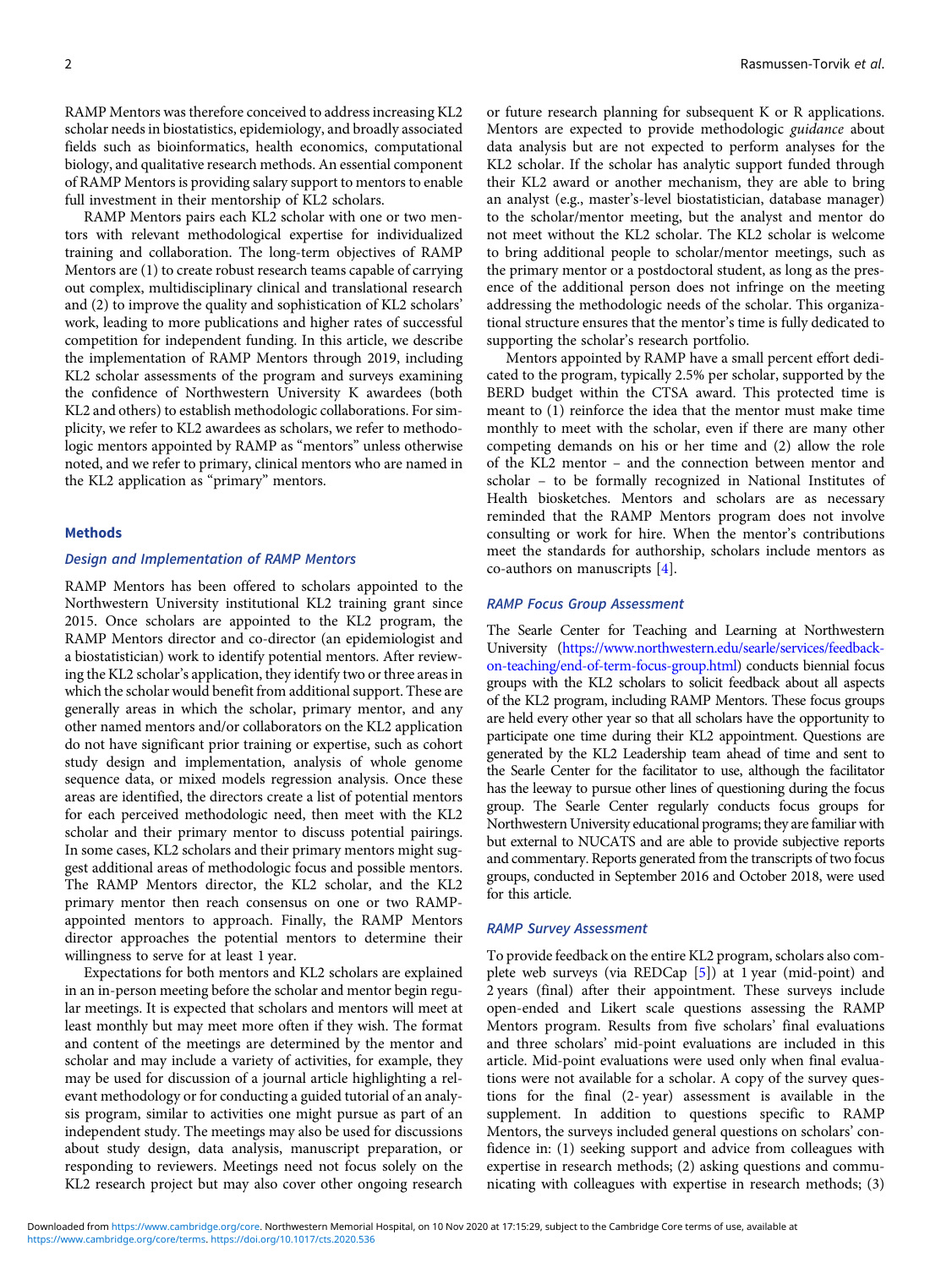collaborating with colleagues with methodological expertise; (4) obtaining funding to support research activities; (5) securing subsequent K- or R-series awards; and (6) selecting appropriate, up-to-date, and novel research methods. For comparison and benchmarking, in April 2018 we distributed these six questions to other Northwestern University K awardees who had been appointed recently, within the previous 3 years ( $n = 68$  total; 37 female, 31 male). Surveys were conducted in REDCap [\[5\]](#page-6-0) and distributed via email. To encourage participation and honest feedback, we distributed the survey as a public link and did not track individual responses or ask for identifying or other demographic information. A copy of this survey is also available in the supplement. Institutional review board approval was not required because the data were collected anonymously for quality improvement efforts.

## Data Analysis

Survey responses were collected in REDCap [\[5](#page-6-0)] and summarized in R statistical software [[6\]](#page-6-0). Likert responses for the six confidence questions distributed to both KL2 scholars and other Northwestern University K awardees were coded from 4 "very true"to 1 "not true at all." Although our approach was exploratory, we used two-sample, two-sided  $t$  tests to compare average responses of NUCATS KL2 scholars with other Northwestern University K awardees on the six common survey questions. Likert responses are ordinal, but the  $t$  test has been shown to be robust to this departure from normality [\[7\]](#page-6-0). We report mean differences and associated 95% confidence intervals; intervals that do not contain 0 indicate statistical significance at the 0.05 level. We did not correct for multiple comparisons. We used StatTag [\[8\]](#page-6-0) to connect statistical output to manuscript results.

### Results

## Mentor/Scholar Pairs

From inception through summer of 2019, RAMP Mentors have assigned 16 different methodologic mentors to 8 KL2 scholars (5 female; 3 male). Seven scholars have completed the KL2 program. One scholar is in the third year of their appointment. (In the fall of 2019, a new class of four KL2 scholars was matched with four RAMP-appointed mentors; because evaluation data are not yet available for this group, they are not included in this article.) Mentors are not prohibited from mentoring multiple scholars, although to date no mentor has been paired with more than one scholar through RAMP Mentors. This is largely because of the diversity of the methodologic needs of the KL2 scholars and the individualized selection of mentors. Table 1 summarizes the expertise of the KL2 scholars and their RAMP-appointed mentors. Three scholars have had a single methodologic mentor, three scholars have had two mentors, and two scholars have had three mentors (switching mentors after 1 year when their methodologic needs changed). Mentors included experts in biostatistics, epidemiology, and bioinformatics (next-generation sequencing analysis, RNA-Seq analysis, and image analysis). Methodologic mentoring in qualitative data analysis is also available but has not yet been needed. KL2 scholar/mentor pairs have to date published eight articles together (including four that each included two mentors). Of the seven scholars who have completed their KL2 awards, five have received subsequent NIH funding as principal investigator to date (two K08s; three K23s).

Table 1. KL2 scholar/RAMP-appointed mentor pairings

| KL <sub>2</sub><br>scholar | KL2 scholar<br>field of study        | Field of study for<br>RAMP-appointed mentors                                                                                           |
|----------------------------|--------------------------------------|----------------------------------------------------------------------------------------------------------------------------------------|
| $\mathbf{1}$               | Neurology                            | 1) Biomedical imaging<br>2) Epidemiology (cohort study design<br>and analysis)<br>3) Biostatistics*                                    |
| $\overline{2}$             | Gastroenterology<br>and Hepatology   | 1) Biostatistics (methods for<br>longitudinal data)<br>2) Epidemiology                                                                 |
| 3                          | Neurological Surgery<br>(Pediatrics) | 1) Bioinformatics (RNA-Seq)<br>2) Biostatistics                                                                                        |
| $\overline{4}$             | Allergy and<br>Immunology            | 1) Epidemiology (study design and<br>analysis)<br>2) Bioinformatics (RNA-Seq)                                                          |
| 5                          | Neurological Surgery                 | 1) Biostatistics<br>2) Neuropsychological imaging and<br>testing                                                                       |
| 6                          | Pediatric Cardiology                 | 1) Biostatistics<br>2) Bioinformatics (database creation<br>and mining)<br>3) Bioinformatics (next-generation<br>sequencing analysis)* |
| $\overline{7}$             | Cardiology                           | 1) Bioinformatics (DNA methylation<br>analysis)                                                                                        |
| 8                          | Pediatric Neurology                  | 1) Bioinformatics (next-generation<br>sequencing analysis)                                                                             |

\*Two scholars switched mentors after 1 year when their methodologic needs changed, resulting in three RAMP-appointed mentors over the course of their KL2 awards

#### Focus Group Results

In the first KL2 focus group, the scholars were asked, "Of the KL2 program elements, which did you find most helpful? Why?" Per the focus group report,

"Overwhelmingly, the scholars feel the RAMP mentorship is the most helpful program element."

One participant was quoted as saying:

"It's ... the one resource I've come across that I don't think I could replicate just by investing time ... get[ing] 2 hours a month with a biostatistician, I think, without funding .... My mentors had said they don't even have ... that type of access to biostatisticians."

The report further stated that the scholars

"unanimously feel anything involving RAMP is well worth their time" and that the scholars "believe the RAMP Mentor program should be extended to include those who don't have a KL2 grant."

Analysis of the second focus group found very similar themes. For example, two scholars mentioned that their RAMP Mentor "has helped a great deal with research methods."

## KL2 Survey Results

Table [2](#page-3-0) presents KL2 scholar self-reported experience and satisfaction with the RAMP Mentors program. All scholars "agreed" or "strongly agreed" that they were satisfied with the mentoring they received, and that it both improved the quality of their research and was complementary to the mentoring from their primary mentor. Most scholars felt comfortable approaching colleagues with methodological expertise and were confident in their ability to apply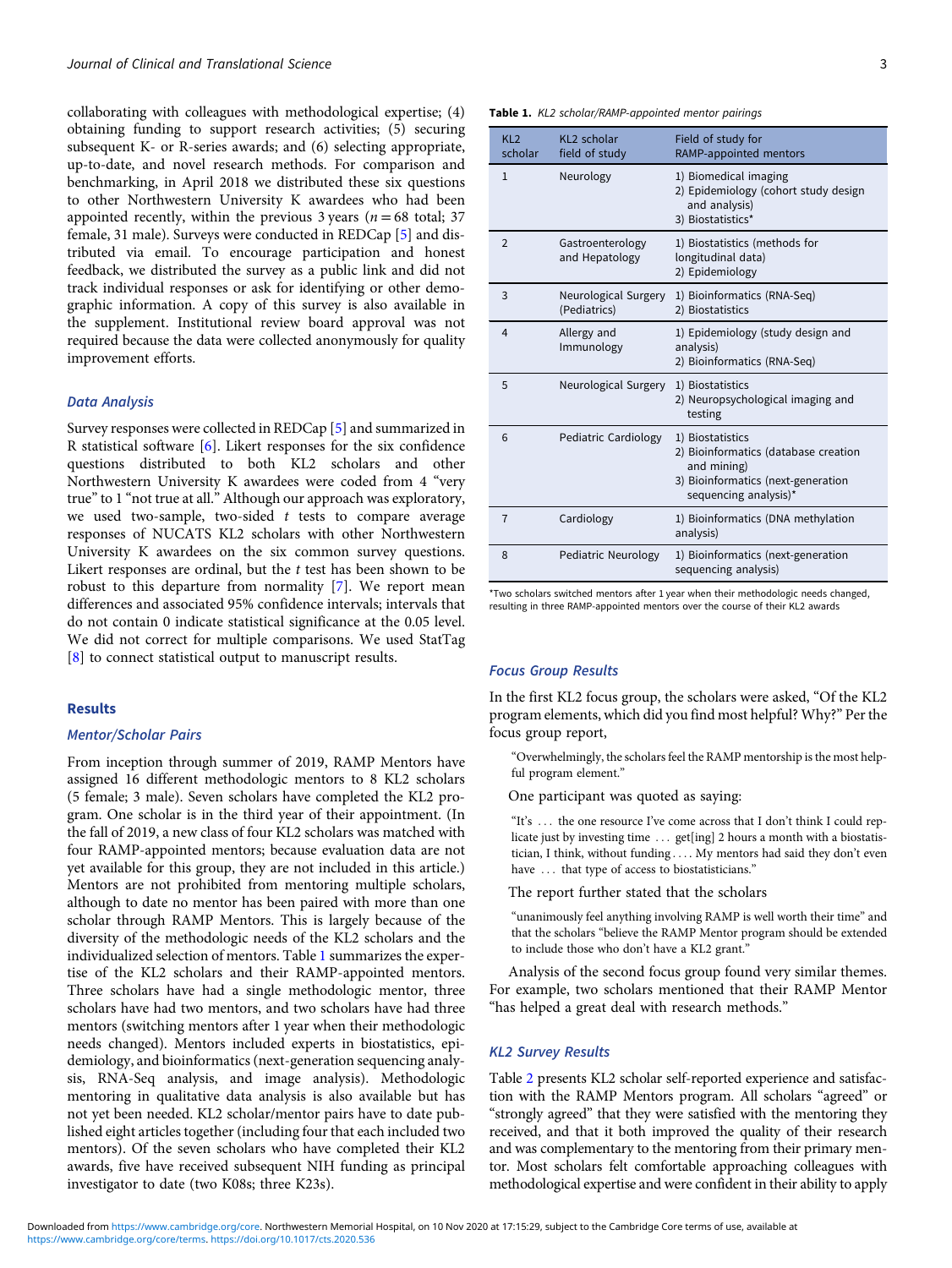<span id="page-3-0"></span>

| Please indicate your level of agreement with the following statements                                                                                             | disagree<br>Strongly |   | Disagree |               | Neutral |               | Agree             |               | Strongly agree |      |
|-------------------------------------------------------------------------------------------------------------------------------------------------------------------|----------------------|---|----------|---------------|---------|---------------|-------------------|---------------|----------------|------|
| concerning your experience in the RAMP program to date:                                                                                                           | z                    | % | ≥        | $\frac{8}{3}$ | ≳       | $\frac{8}{3}$ | ⋜                 | $\frac{8}{3}$ | z              | ℅    |
| My research productivity has increased because of collaborating with my RAMP Mentors                                                                              | 0                    | 0 | 0        | 0             |         | 12.5          |                   | 12.5          | ဖ              | 75   |
| my RAMP Mentors<br>The quality of my research has improved because of collaborating with                                                                          | 0                    | 0 | 0        | 0             | 0       | $\circ$       | $\sim$            | 25            | ဖ              | 75   |
| My comfort level approaching colleagues with methodologic expertise with research<br>questions has increased as a result of collaborating with my RAMP Mentors    |                      |   |          |               |         | 12.5          |                   | 25            | 5              | 62.5 |
| I am confident in my ability to apply the research method(s) discussed with one or both<br>of my RAMP Mentors in collaboration with a specialist in the method(s) |                      |   |          |               |         | 12.5          | $\sim$            | 25            | 5              | 62.5 |
| The support received from my RAMP Mentors complements the support from my primary<br>research mentor and community mentor(s)                                      |                      |   |          | 0             | 0       |               |                   | 25            | ဖ              | 75   |
| I intend to continue collaborating with one or both of my RAMP Mentors beyond my 2-<br>year appointment as a KL2 scholar                                          |                      |   |          | 12.5          |         | 12.5          |                   | 12.5          | 5              | 62.5 |
| RAMP Mentors<br>Overall, I am satisfied with the mentoring that I have received from my                                                                           | $\circ$              | 0 | $\circ$  | 0             | 0       | $\circ$       | 2                 | 25            | ဖ              | 75   |
| I am satisfied with the RAMP program overall, including my interactions with program<br>leadership and staff                                                      |                      |   | 0        | 0             | 0       | O             | $\mathbf  \Omega$ | 25            | ဖ              | 75   |
|                                                                                                                                                                   |                      |   |          |               |         |               |                   |               |                |      |

research methods discussed with their mentors. Although six of eight scholars agreed or strongly agreed that they would continue collaborating with their RAMP-appointed mentor beyond the term of the KL2 program, one reported that they would not.

Written comments on the mid-point and final surveys included:

"I expected to gain expertise in experimental design, method, and statistics. My expectations have been met and more! Probably the best part of the KL2 program in my opinion."

"I have been super impressed with the program and it has been invaluable to me."

"I have had substantial successes under the mentorship of my RAMP team. I was able to publish 4 manuscripts, with 2 others in preparation in just under 2 years."

## KL2 Scholars vs. Other K Awardees at Northwestern **University**

Figure [1](#page-4-0) summarizes survey results comparing NUCATS KL2 scholars with similar Northwestern University K awardees. Results are presented for the 8 KL2 scholars and 21 respondents among the 68 Northwestern University K awardees who had been appointed within the previous 3 years of April 2018. Table [3](#page-5-0) shows mean responses for each group of awardees, as well as the mean difference and associated 95% confidence intervals. Compared with similar Northwestern University K awardees, KL2 scholars reported greater confidence in obtaining funding to support research activities (3.8 vs. 2.8; difference 0.9, 95% CI 0.4–1.5), securing a subsequent K-series and/or R-series grant (3.8 vs. 2.8; difference 1.0, 95% CI 0.4–1.6), and selecting appropriate, up-to-date, and novel research methods (3.8 vs. 3.1; difference 0.7, 95% CI 0.1–1.2).

## Important Modifications of RAMP to Date

From 2015 to 2019, we made minor modifications to RAMP Mentors in response to early scholar and mentor feedback. Initially, we paired each KL2 scholar with two mentors at the start of their KL2 appointment. Many scholars found it challenging to establish regular meetings with two (additional) mentors while simultaneously beginning their research project and starting associated career development activities, both individual and institutional. Beginning in September 2017, we started pairing KL2 scholars with one mentor at the beginning of their appointment. The RAMP Mentor director then checked in at 6-month intervals to determine if a second mentor was warranted. Additionally, many scholars were initially taking advantage of mentor expertise for help with current data analysis but were not fully utilizing mentors to learn about novel methods and to brainstorm future ideas. To address this, the director now distributes proposed agendas for the first five scholar/mentor meetings (see Supplementary Materials), which include the suggestion of joint discussion of a journal article highlighting a new method and a brainstorming session about the next two grants the scholar plans to submit. Finally, the program now offers scheduling support and sends calendar invitations to address the challenges busy mentors and scholars face in finding mutually agreeable times to meet.

## **Discussion**

In this article, we describe a novel mentorship program, RAMP Mentors, that pairs KL2 scholars with methodologic experts to promote novel, high-quality research and the development of

Table 2. Self-reported KL2 scholar satisfaction with RAMP Mentors ( $n = 8$ )

Self-reported KL2 scholar satisfaction with RAMP Mentors (n = 8)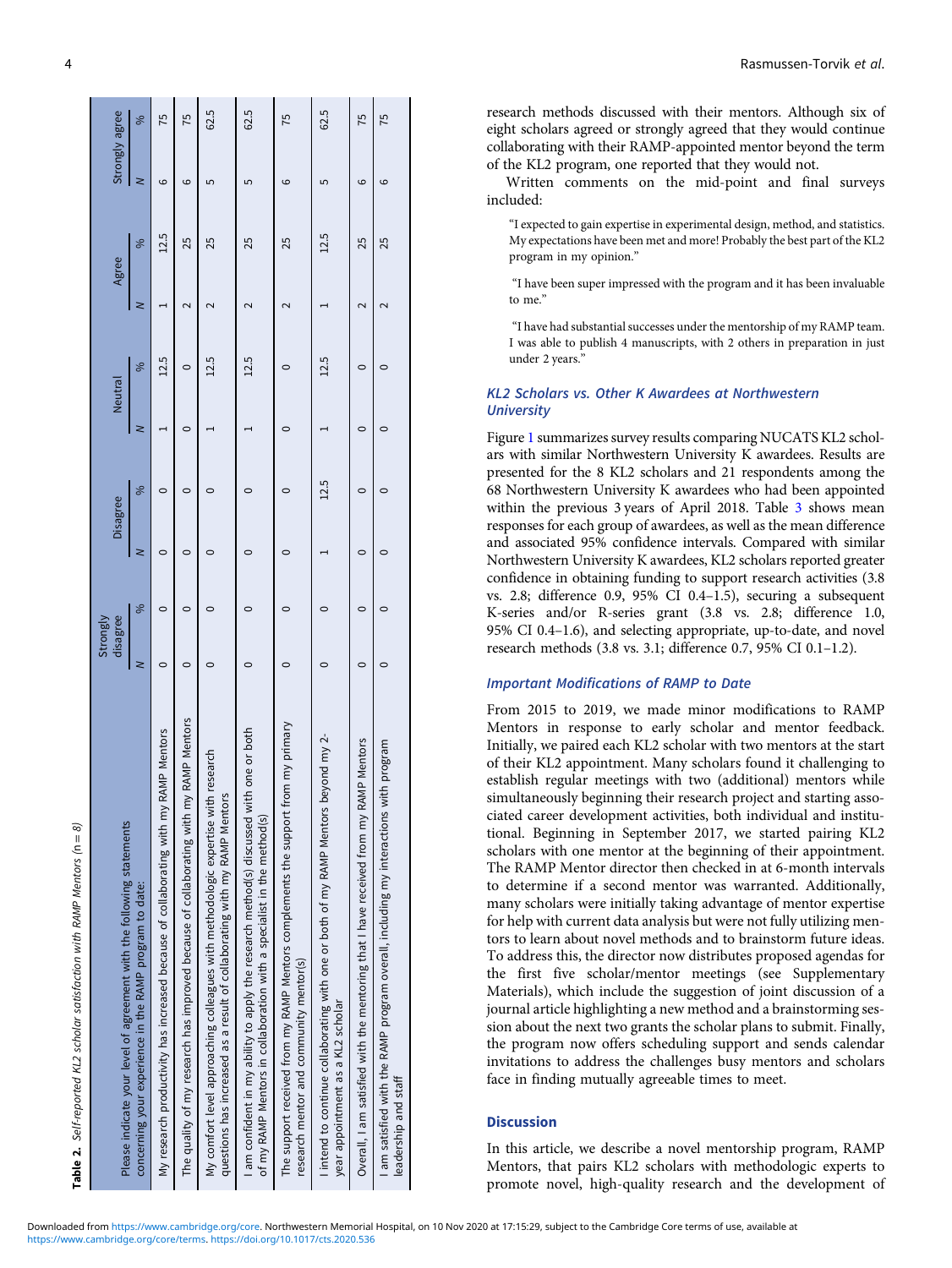<span id="page-4-0"></span>I am confident in my ability to ...



Fig. 1. Comparison of KL2 scholar ( $n = 8$ ) and other recent (appointed within the previous 3 years) K awardee ( $n = 21$ ) self-reported confidence in establishing methodological collaborations and other professional milestones.

robust research teams. Data to date are limited to eight KL2 scholars, but feedback from focus groups and surveys is extremely positive. These scholars may also have higher overall confidence in the methodologic aspects of their work, such as selecting appropriate methods or collaborating with biostatisticians, when compared with similar Northwestern University K awardees who are not part of RAMP Mentors.

There are limitations with our qualitative and quantitative assessments to date. The sample size of KL2 scholars is small and is solely determined by the number of KL2 scholar "slots"

the National Institutes of Health allocates to Northwestern University within the KL2 scholars program. KL2 scholars may report satisfaction with RAMP Mentors in part because they know they are receiving extra support. Analyses comparing KL2 scholars with other Northwestern University K awardees may be biased by the modest survey response rate for other K awardees. We cannot compare the demographic characteristics between K awardees who responded and did not respond because the survey was distributed anonymously as a public link to encourage participation and honest feedback. Because RAMP Mentors is a relatively new program,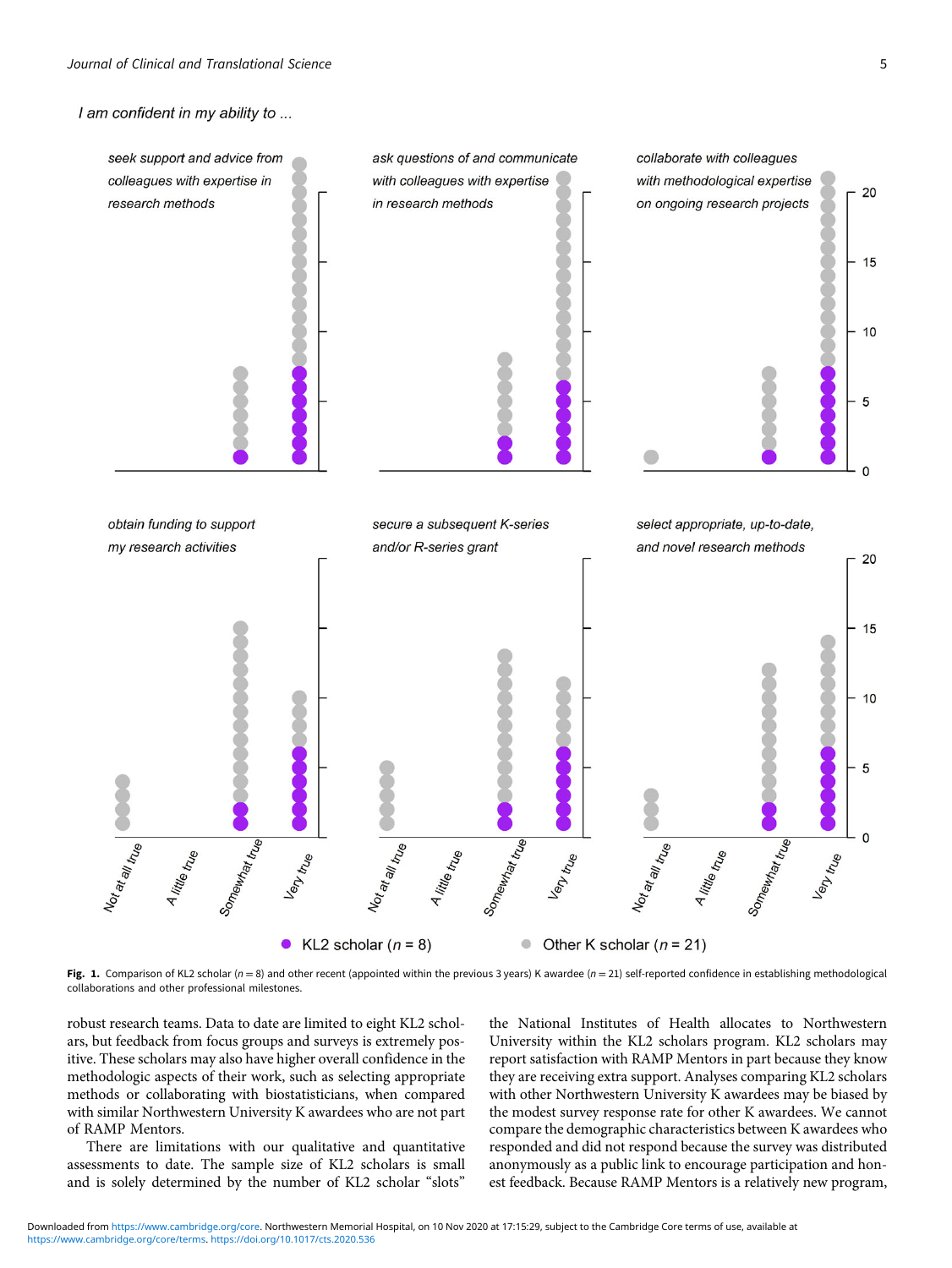|                                                                                        | KL2 $(n = 8)$ |           | Other K<br>$(n = 21)$ |           |        | Mean difference |  |
|----------------------------------------------------------------------------------------|---------------|-----------|-----------------------|-----------|--------|-----------------|--|
| I am confident in my ability to $\dots$                                                | Mean          | <b>SE</b> | Mean                  | <b>SE</b> | 95% CI |                 |  |
| Seek support and advice from colleagues with expertise in research methods             | 3.9           | 0.04      | 3.7                   | 0.02      | 0.2    | $-0.2, 0.5$     |  |
| Ask questions of and communicate with colleagues with expertise in research methods    | 3.8           | 0.06      | 3.7                   | 0.02      | 0.0    | $-0.4, 0.5$     |  |
| Collaborate with colleagues with methodological expertise in ongoing research projects | 3.9           | 0.04      | 3.6                   | 0.04      | 0.3    | $-0.1, 0.7$     |  |
| Obtain funding to support my research activities                                       |               | 0.06      | 2.8                   | 0.05      | 0.9    | 0.4, 1.5        |  |
| Secure a subsequent K-series and/or R-series grant                                     |               | 0.06      | 2.8                   | 0.05      | 1.0    | 0.4, 1.6        |  |
| Select appropriate, up-to-date, and novel research methods                             |               | 0.06      | 3.1                   | 0.05      | 0.7    | 0.1, 1.2        |  |

<span id="page-5-0"></span>Table 3. Differences in self-reported confidence in establishing methodological collaborations and other professional milestones between KL2 scholars who participated in RAMP Mentors and other early K awardees

we do not yet have longer-term outcomes for KL2 scholars, including additional publications or additional grant awards. We are currently collecting these data from former KL2 and other Northwestern University K awardees as it becomes available and will, in the longer term, compare these long-term outcomes. In this era of increased focus on reproducibility and rigor in research and emphasis on transdisciplinary research, we believe the mentoring and team building provided by the RAMP Mentors program will increase our scholars' capacity to conduct high-quality research which will, in turn, increase numbers and impact of publications, rates of success at securing independent research funding, and participation in transdisciplinary projects.

We searched the academic literature to find reports of other programs focused on methodologic mentoring, particularly for investigators pursuing clinical and translational research. We found reports of two well-received, shorter-term programs: an intensive 24-day immersion program at the Clinical and Translational Science Institute at New York University [[9](#page-6-0)], and a consultancy program at the University of Washington where junior faculty consulted once with a panel of experts [\[10](#page-6-0)]. However, we found no reports of programs similar to RAMP Mentors. As noted in the introduction, RAMP Mentors shares elements with aspects of other translational career development programs that have been highlighted as success stories or best practices. For example, the Building Interdisciplinary Research Careers in Women Health program leaders identified that one factor for success was having a team mentoring approach that included both career and content mentors [\[11](#page-6-0)].

From inception, a key element of RAMP Mentors has been providing salary support for mentors. The University of Utah has emphasized that a key element to their success in retention of KL2 scholars in translational science was significant support for mentoring, including up to 5% salary coverage to support mentoring efforts [\[12](#page-6-0)]. Typically mentors are not compensated on K awards for mentorship as the PHS 398 Training Subaward Budget Attachment specifies that salary support for mentors is not an allowable budget item (although up to \$10,000 per year for associated laboratory or other research-related expenses for the mentor is permitted). However, this lack of mentor support has been identified by others as a critical issue, particularly for more junior primary investigators, with one paper stating "there is a pressing need for the research community to address the workload, institutional expectations, and reward system for research mentors" [\[13](#page-6-0)]. We hope that our experience can add to a productive dialog about the best ways to support research mentorship.

In response to KL2 scholar comments, we plan to expand the RAMP Mentors program to Northwestern University K awardees outside the KL2 program with our new CTSA award. We will also continue to modify the program based on scholar feedback. We will continue to collect scholar assessments of the program, with a particular emphasis on collecting metrics for biostatistical and epidemiological collaborations proposed by the BERD groups associated with the CTSA [[2](#page-6-0)]. We will continue to disseminate lessons learned through the CTSA Consortium and aligned groups, such as the BERD Special Interest Group and the Association for Clinical and Translational Statisticians.

In addition to benefits to KL2 scholars, the benefits of RAMP Mentors expand to other researchers at Northwestern University. RAMP Mentors has helped methodologic faculty, many of whom are appointed on a collaborative team science faculty track ([https://www.feinberg.northwestern.edu/fao/administrators/team](https://www.feinberg.northwestern.edu/fao/administrators/team-scientists/index.html)[scientists/index.html\)](https://www.feinberg.northwestern.edu/fao/administrators/team-scientists/index.html), to partner with new collaborators. In several cases, scholar/mentor pairings have resulted in the mentor developing new research relationships with multiple investigators in the home department of the KL2 scholar. We anticipate that these new relationships will lead to additional transdisciplinary grant proposals. RAMP Mentors also raises awareness of NUCATS' research resources, including the Biostatistics Collaboration Center, which provides biostatistics support to investigators working on grant proposals to assist with statistical analysis plans, power calculations, and other aspects of reproducibility and rigor in research proposals. We also anticipate that RAMP Mentors may serve as a model for other institutions seeking to enhance methodologic training for junior investigators, with the ultimate goal of helping them build productive multidisciplinary research teams.

Supplementary material. To view supplementary material for this article, please visit [https://doi.org/10.1017/cts.2020.536.](https://doi.org/10.1017/cts.2020.536)

Acknowledgements. Research reported in this publication was supported, in part, by the National Institutes of Health's National Center for Advancing Translational Sciences, Grant Numbers UL1TR001422 and KL2TR001424. The content is solely the responsibility of the authors and does not necessarily represent the official views of the National Institutes of Health. Jaime Ziegler helped construct the REDCap database for the K survey.

Disclosures. The authors have no conflicts of interest to declare.

## **References**

1. Zerhouni EA. Translational and clinical science–time for a new vision. The New England Journal of Medicine 2005; 353: 1621–1623.